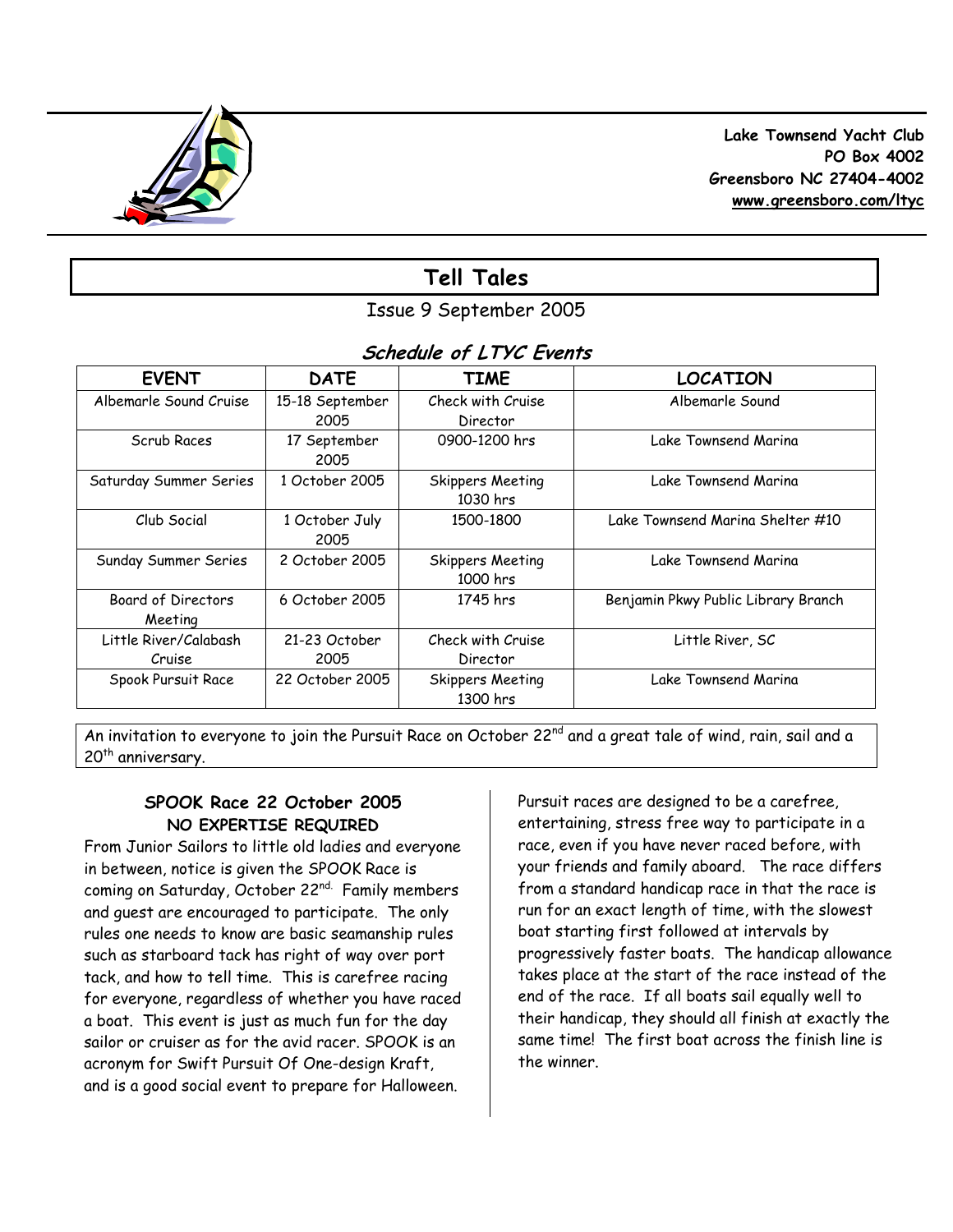At Lake Townsend we have two courses which can be sailed, depending upon the sailing conditions. The course lengths are five and nine miles. Once the race is started, it cannot be shortened nor changed.

If you do not have a boat, keep in mind that members can rent the city's sailboats at the marina. If you have a boat with an old, suspect, highly suspect or current handicap, then bring your boat. Following the race, we will have a social and dinner at shelter #10. Dinner will be homemade chili, slaw, cornbread, dessert, and beverages of your choice.

To register and be certain of getting dinner after the race, email Jere Woltz at jerewoltz@att.net by Wednesday, October 19<sup>th</sup> and let him know if you are going to participate. Give him your name, the class of boat you will sail, and the number of people for dinner. If you can't decide by October  $19<sup>th</sup>$  if there will be a better offer for dinner, then you can show-up for the competitors' meeting at 12 noon. The race starts at 1:00 pm.

This is a howling good event for the entire family as well as guests to prepare for ghosts, goblins, and things that go bump in the night.

Submitted by Jere Woltz

# **Cruising the Pamlico Sound Reflections from a beginning cruiser**

I think the first time I sailed a boat was in Jamaica. My bride who had sailed before suggested it might be fun. It was a Sunfish, and I enjoyed it immensely. That was 20 years ago on our honeymoon. So it is only fitting that we went to Oriental to celebrate our 20<sup>th</sup> anniversary.

**Tuesday 12 July**, Pamela and I arrived at Whitaker Creek Marina and boarded Windward, a 34 foot Sabre. We set sail at 15:20 in route to anchorage on the South River – across the Neuse River and

Pamlico Sound. We set anchor at 18:00, and after a cooling shower, we enjoyed steaks on the grill and a beautiful evening.

Before continuing our story, a little background on our sailing experience is in order. Between Jamaica and Oriental, my sailing experience was limited to a few resort and lake rentals (mainly Hobies and Sunfish) until the last few years. Before my children would be allowed on any sailboat – Dad would need some lessons. So in 1999, father and son took advantage of LTYC's summer sailing classes. I immediately fell in love with sailing all over again (and am pleased to report both children enjoy it as well). A few years later, I joined the fleet of Isotope's at the club. Frequently, I dreamed of chartering in the Virgin Islands – but once again some lessons would be required.

In 2002, for spring break, our family chartered a captain and boat in the Florida Keys. My son and I received our Bareboat and Basic Keelboat certifications during a week of fun, education, and wonderful sailing. Our next 'big boat' adventure would not occur until June of this year. We rented a 27-foot Catalina out of Atlantic Beach for a day sail to Cape Lookout. Unfavorable winds and two 'green' girls on-board would cause a change of plans. We spent a pleasant afternoon on the protected Shackleford banks. Up to this point, that was the extent of our cruising experience.

Wednesday, 13 July - we set out on our 1<sup>st</sup> full day of sailing with anchor up at 9:15. Our intended course was a day sail to Silver Lake at Ocracoke Island. We motored out to the Inter Coastal Waterway (ICW) with a steady head wind from the SW at 10 knots. At 10:10, uncertain of the boat and conditions we raised the main with two reefs and unfurled the jib as we made a NE course for our 1<sup>st</sup> waypoint. I was astonished to learn how shallow much of the Pamlico really is!

The first sign of trouble was the shifting winds. Light but variable winds were coming from the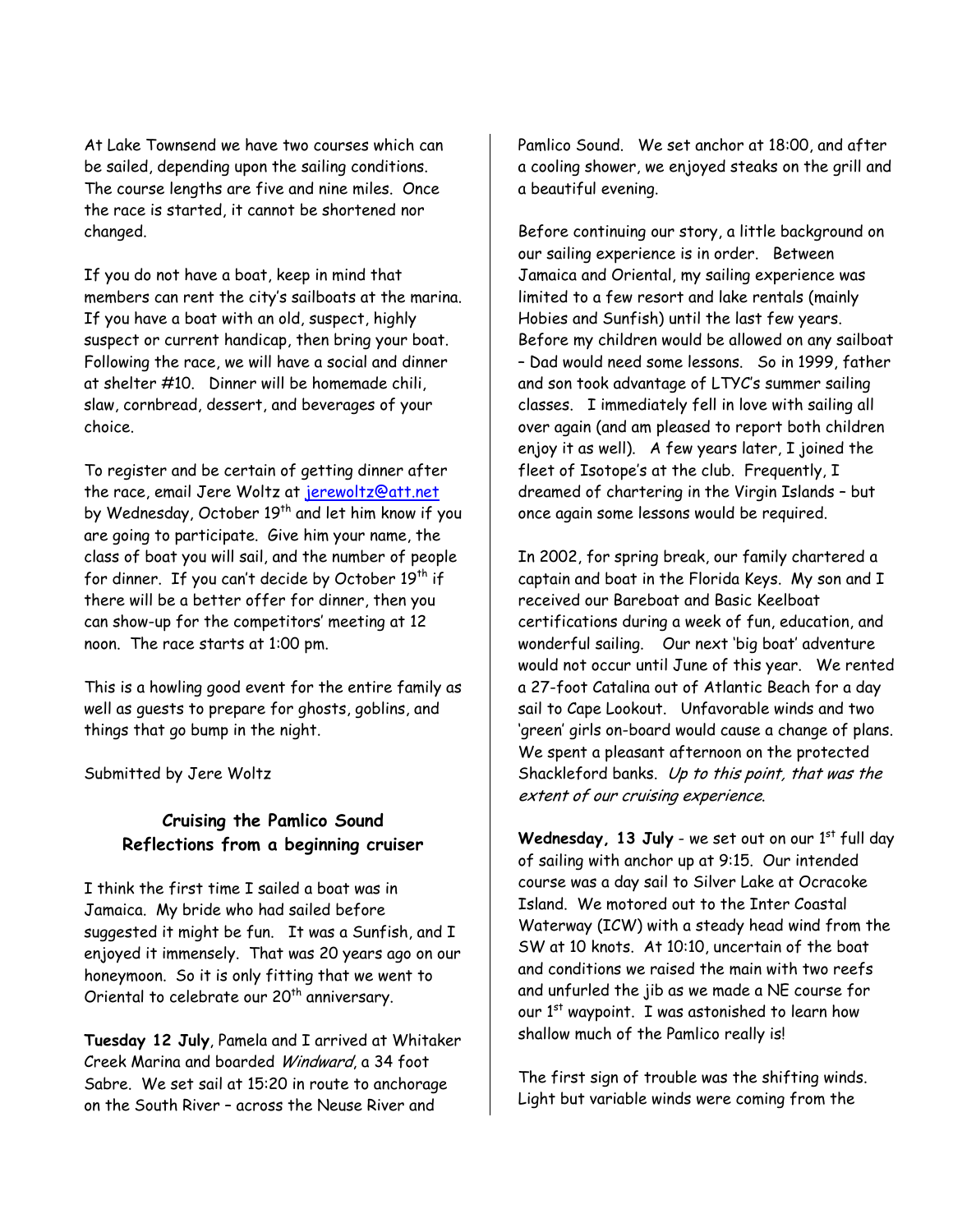opposite direction than expected making sail trim difficult. We furled the jib and proceeded cautiously along our course. The next, and more ominous sign, was the dark  $(I$  mean really dark) clouds ahead. Unspoken, but clearly etched in my mind was: "These are the protected waters of the Pamlico Sound – It couldn't get too bad out here, right?"

11:00 – We are motoring thru six foot seas and 30 knot winds in driving horizontal rain. With the main released but flapping, Captain and  $1<sup>st</sup>$  mate were terrified but – I am pleased to report, did not panic. Pamela took the helm while I tied into a free line and attempted to secure the main sail. Hugging the mast between swells, the mind races trying to rationalize why I am holding on to a lightning rod while thunder is cracking directly overhead. With the main secured, the question looms - What to do now? To forge ahead under these conditions seemed ludicrous, but where should we go? Visibility was limited to about 500 yards and the GPS was virtually unreadable (reading glasses and rain).

It seemed prudent to set a course maintaining the proper attitude of the boat with respect to the pounding waves…but forward was into the center of the squall. To port and starboard, we knew there were shallow dangerous waters. The only prudent course was to turn back. Setting ego aside, we reversed course on the compass. Surfing the waves on the return course was exhilarating and the reduced apparent wind reduced our anxiety about the weather. We were going to survive this!

With 1<sup>st</sup> mate's confidence in the captain shattered, the next sign of mutiny occurred when other boats became visible in the distance. Three were going the other way, into the storm (holding course along the ICW). Should not we be following them, she said? Undeterred, and with confidence in my navigation skills (if nothing else) we proceeded back along our original route. With the help of my now visible GPS, we set anchor once again in the

protected waters of the South river.  $12:00 - 1$ <sup>st</sup> mate shivering and Captain shaken, we thank God for safe harbor and head below for a nap.

**Thursday, 14 July** - 08:00 we raised anchor with newfound respect for the weather and more modest ambitions. We set sail for West Bay with light wind and more thunderstorms predicted. Even with rain and wind, we now have a saying "thank God for 1 foot seas". Whereas today's storm would have been frightening without Wednesday's perspective – we were now more confident in out ability to read the skies and plan contingencies. Yet there would be more educational opportunities today. With poor visibility, depending entirely on the GPS, we set course for the nearest (wrong) marker. Despite what I should have known to be a contrary compass heading – we headed parallel to the coast toward Cedar Island. Fortunately, visibility improved and the error was caught with no harm done.

13:30 – Safely (not really) within West Bay we spent the afternoon giving Pamela the opportunity to practice her sailing skills. After failing to find safe harbor around Sandy point, we headed back toward the coming storm to find safe harbor deeper in one of the inlets further south in the bay. Fearing a repeat of Tuesday's lesson, I hurriedly attempted to secure the main sail during a contrary wind. The sail was damaged to the point that prevented its use for the remainder of our journey. My aging GPS is now on the fritz and will prove as useless as the main sail for the remainder of our adventure.

16:30 – relying entirely on the instinctive steering of the first mate, we found a nice anchorage in 5 foot waters (charted as 9 feet!). Dragging keel on the sandy bottom caused some anxiety but fortunately, there is little tidal variation in these waters. We spent a beautiful evening in the solitude of Long Bay.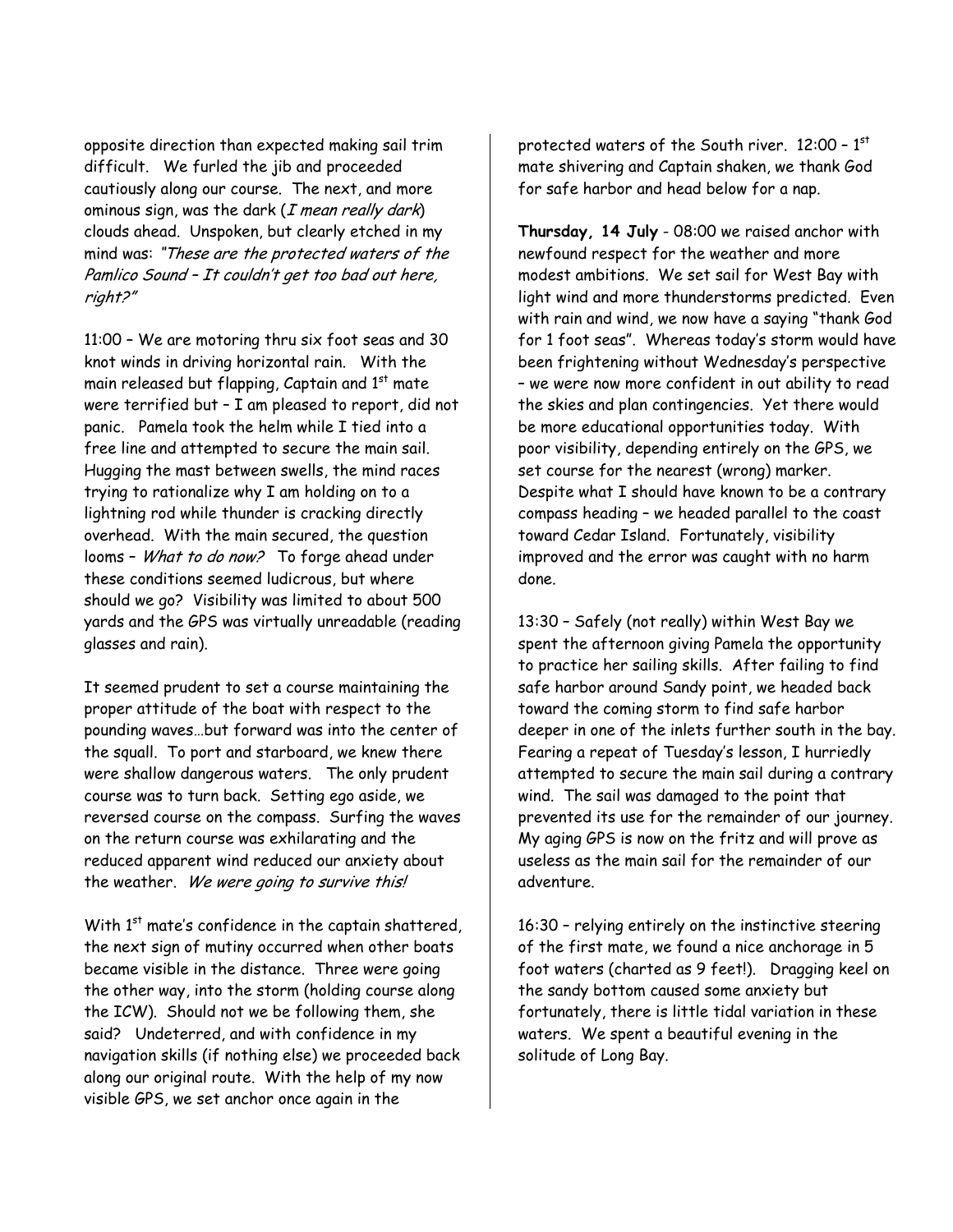**Friday, 15 July** 03:00 – Where is that train coming from? We awoke to the sound of high winds rivaling the sound of sitting at a railway crossing. What to do now? Listening to the weather radio confirmed that another band of thunderstorms were moving across our location. After gathering emergency supplies and essentials, we settled in and waited out the storm. Finally, we realized that we were safely anchored in 5 feet of water in a boat with an eleven-foot beam. The worst case scenario was that we would sit on the sunken boat to await rescue. Embarrassed but relieved, we settled in for a few more hours of rest.

A safe return route to Oriental would require some old fashioned navigation. We would have to cross some open water without visual reference for about 1 hour. I was quietly excited and thrilled about the opportunity to rely on dead reckoning to bring us home. At 09:00 we are underway and within sight of Oriental by 11:40.

Despite the frightening aspects of our odyssey, we found ourselves in no hurry to return to harbor. We enjoyed an afternoon of cruising under jib only and returned to Whitaker Creek about 15:00. Pamela has mastered close maneuvering and brings Windward to dock without incident.

Oriental is a lovely town, and we enjoyed our trip so much that we looked at real estate most of the day Saturday. The lessons we learned and the time we shared are priceless. I now have a new respect for the weather, local conditions, boat handling, and preparation. We look forward to more charters and adventures in the Pamlico Sound.

David Duff

### **Club Directories Still Available!**

Many club members have not picked up their Club Directory. It is a wealth of information on club events, activities and for the racers, the club regatta's Sailing Instructions.

Contact Membership Chair Randy Crum and he will get you a copy!

The newest membership list can be found on our web site. The password is lv2sail.

### **The October Cruise**

Cruise Director Keith Smoot will lead the Little River Cruise and he plans to leave from the ramp at Nixon's Crossroads. The plan is to anchor the first night in a designated anchorage on Calabash Creek, about five miles down river. From there the schedule is open but plan to spend two or three nights in your boat. For more information, call or email Keith Smoot.

### **Reflections on the sailing season**

In a few weeks and a couple of races, the Saturday and Sunday Summer seasons will be over.

Some of the trophies could be easily claimed. Ken Warren sailed away from everyone in the Saturday and the Sunday Green Fleet series. Eric Rasmussen, fresh from the Isotope Nationals victory, will claim the Sunday Isotope fleet crown.

Several Fleet trophies will be decided on Saturday October 1st or Sunday, October 2nd.

On Saturday in the Flying Scots, Bob Moates or David Young could come out on top and on Sunday one of four skippers could take home the heavy hardware at the Change of Watch Banquet. David Young, John Hemphill, Bob Moates and John Russell cover a four-point range. It could come down to the last race!

Eric Rasmussen and Alan Wolfe are a point apart in the Saturday Isotope Series. This too could come down to the last race.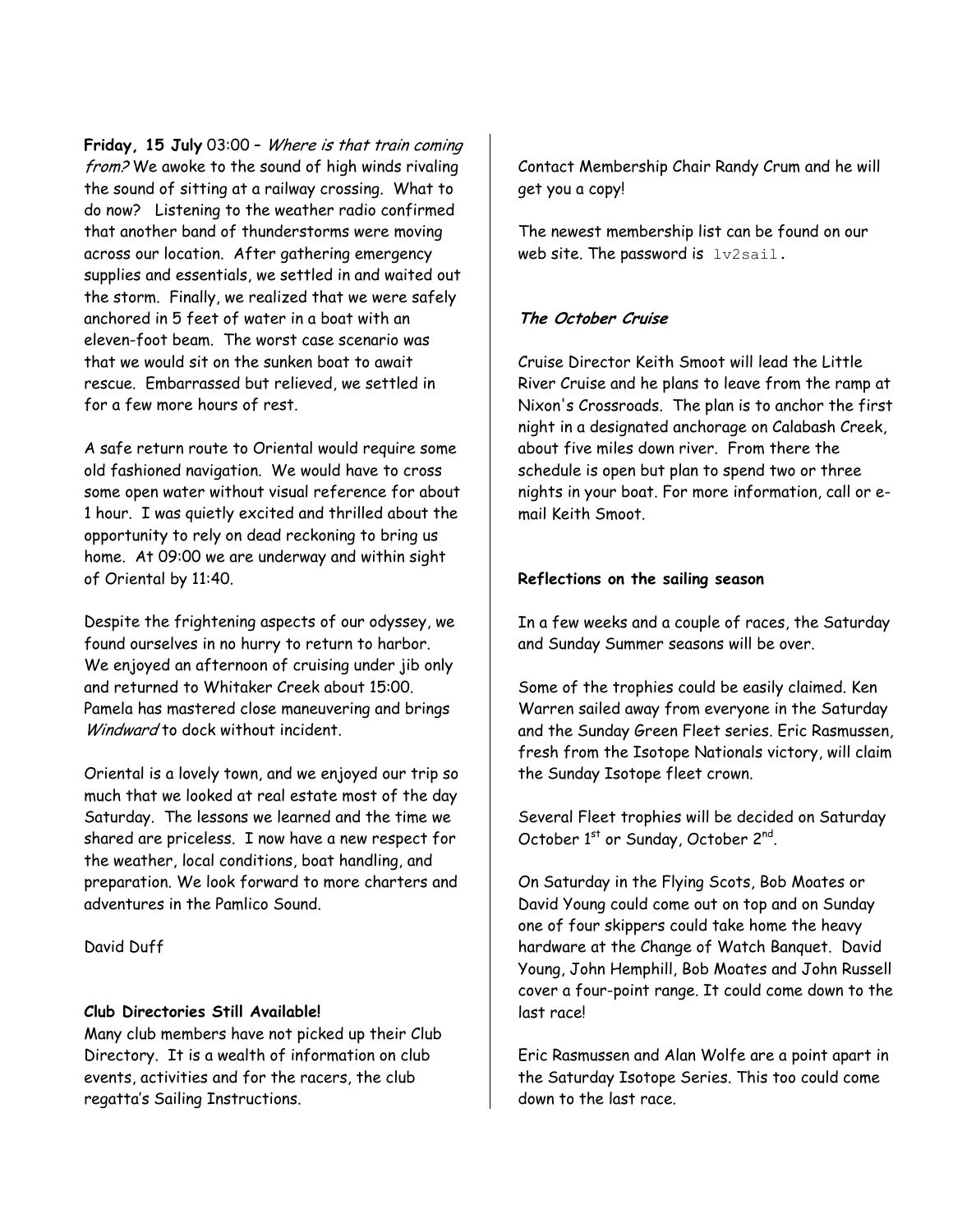### SOUTH ATLANTIC YACHT RACING ASSOCIATION (SAYRA)

**SAYRA Web Site:** www.sayra-sailing.org

**US Sailing Web Site:** www.ussailing.org

#### SAILBOATS FOR SALE!

#### **Mirage 5.5**

1984 Cabin Cruiser \$2,900. (Lots of Extras) Mirage 5.5 on Magictilt Trailer, (new wheels, hubs & bearings, w/ bearing buddies) 4 HP 2stroke Mercury Motor, with new spring assist Popup motor mount. \$500 discount to Lake Townsend Yacht Club members. Call Bill Snider at 336/349-6755.

#### **American 14.6 Sailboat**

Fiberglass construction with anodized spars, Harkin blocks, fiberglass-weighted centerboard, kick up rudder, and Dacron sails, and galvanized trailer with mast stanchion can seat four adults. \$1000.00 View it at

www.sailingsource.com/americansail/default.htm Call Randee Drake, 336 586-0181 or e-mail him at kb4qqj@mindspring.com

#### **16' Mistral & Trailer**

North Sails, Swing keel & rudder, Compass. Easy to Sail \$1,500.00 Call: Dave Varsik 336-712-9668

### **Lake Townsend Yacht Club Help Lines**

**Commodore Rudy Cordon**

**Races/Property: Lewis Johnson (Vice Commodore) 336-656-4971 R** 

**Education: Jeff Taylor (Rear Commodore) 336 674-3887 R** 

**Membership: Randy Crum** 

**Publicity/History: Pamela Cheek (Secretary) 336 299-1948 R** 

**Junior Sailing: David Duff** 

**Mayor's Cup Regatta: Jean Leslie** 

**Newsletter/Directory: Bill Grossie** 

**Nominating: George Bageant 336 629-2750 R 336 626-1966 B gbageant@hotmail.com** 

**Webmaster: Steve Raper Steve.raper@greensboro-nc.gov** 

# **336-540-8848 Rudycordon@hotmail.com**

 **Ljohnson12@triad.rr.com**

 **kindredsouls@pipeline.com**

**Cruising: Keith Smoot 336 996-6734 R hunter-23@att.net** 

> **336 375-6465 rbc@triad.rr.com**

 **pfcr4201@aol.com** 

**Social: Paul Leslie 336 644-7207 R lesliep@gborocollege.edu** 

**Finance: John Hemphill (Treasurer) 336 632-0864 R hemphillj@gborocollege.edu**

> **336 282-7773 R David.Duff@analog.com**

 **336 644-7207 R lesliej@leaders.ccl.org**

 **336 643-1730 R wgrossie@infionline.net**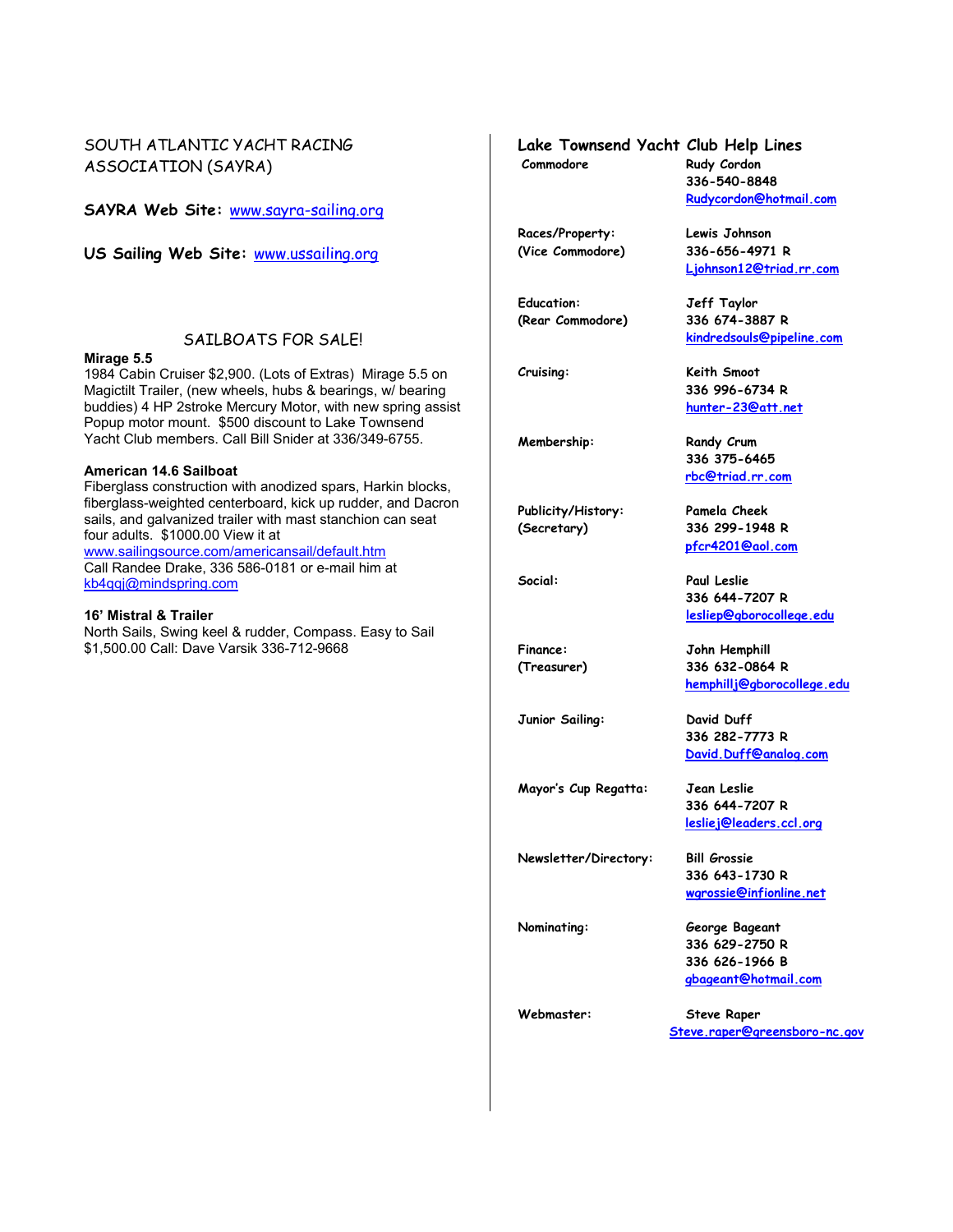### **Call People. Go Sailing.**

In an effort to involve more sailors in the Club's Sailing Events and Racing Programs, this "Available to Crew" list is published in each newsletter. The people listed have taken our Learn to Sail class or have other previous sailing experience and are looking to get more time on the water. So, if you have a boat and would like to participate in the Summer or Frostbite Race Series, why don't you call one of these folks for your crew? Alternatively, if you need a cruising partner on your boat or would like to team with someone on one of the city sailboats for a day sail or a race, contact someone on this list. If you would like to add your name to the list, contact John Hemphill, Treasurer or Bill Grossie, Newsletter Committee (See the Help Lines box located in this newsletter).

| Available To Crew        |              |                          |                           |
|--------------------------|--------------|--------------------------|---------------------------|
| Name                     | Home Phone   | <b>Work Phone E-mail</b> |                           |
| <b>Bill Byrd</b>         | 336-635-1926 | N/A                      |                           |
| Chip Cromartie           | 336-601-0464 | 336-274-3559             | cromartie@triad.rr.com    |
| Lewis Johnson            | 336-656-4971 | 336-334-3448             | ljohnson12@triad.rr.com   |
| Paul/Jean Leslie         | 336-668-2874 | 336-272-7102 x276        | lesliep@gborocollege.edu  |
| Cynthia & Sam Reichelson | 336-540-1279 | 336-273-2511             | reichelson@cs.com         |
| Deborah Stephenson       | 336-272-4517 | 336-279-3966             | Addyhouse@aol.com         |
| Pamela Reynolds          | 336-299-1948 | 336-832-7484             | pfcr4201@aol.com          |
| Jeff Taylor              | 336-674-3887 | 336-9544364              | kindredsouls@pipeline.com |
| Gary Wulf                | 336-674-2498 | 336-373-8361             | gkwulf@hahoo.com          |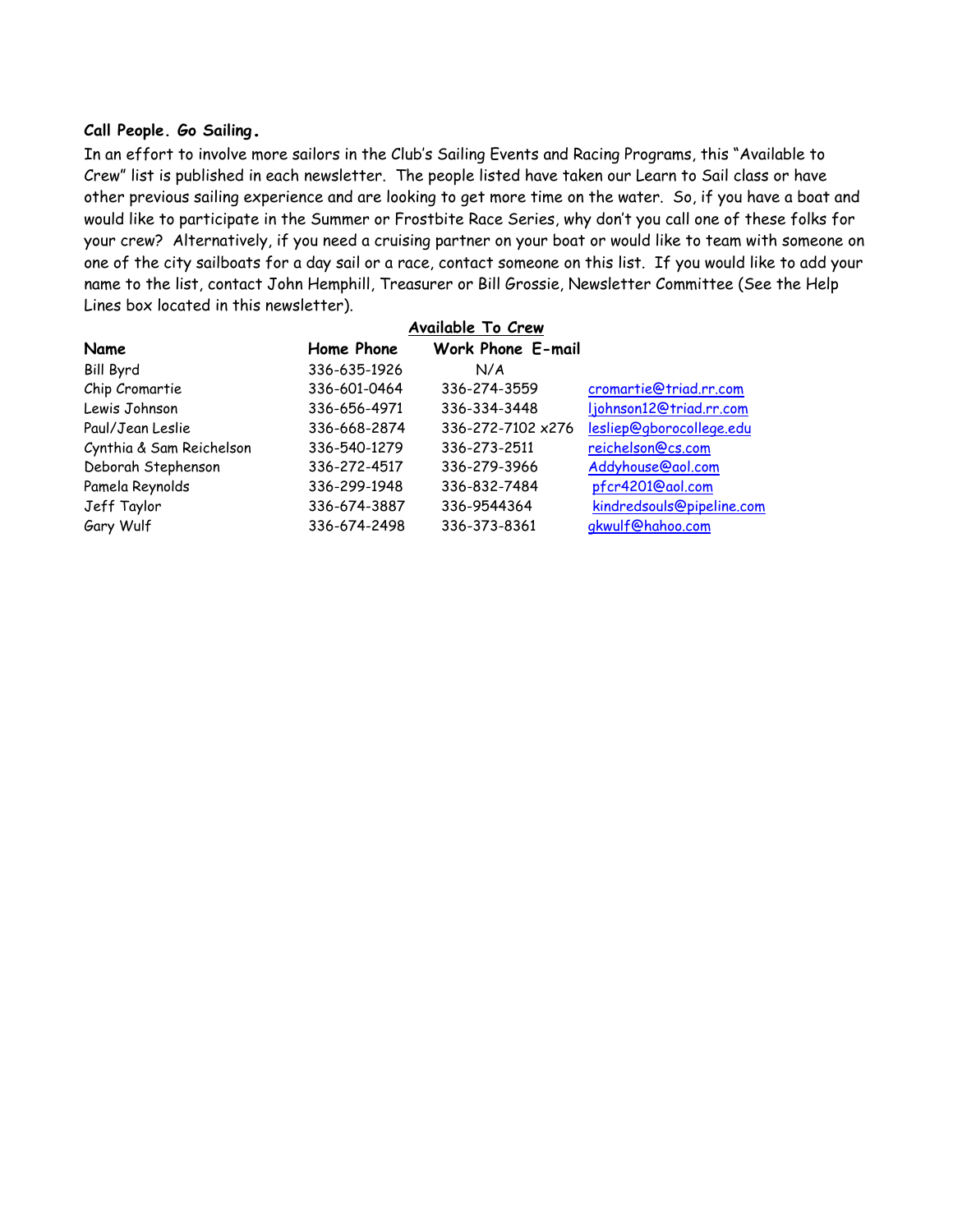## SATURDAY SUMMER RACE SERIES September 2005

| Skipper             | Boat    | Race 1                   | Race 2      | Cumulative |
|---------------------|---------|--------------------------|-------------|------------|
| <b>Flying Scots</b> |         |                          |             |            |
| Moates, B           | FS 1939 | $3*$                     | 3*          | 35         |
| Young, D            | FS 2252 | $3*$                     | $3*$        | 33         |
| Russell, J          | FS 2300 | $3*$                     | $3*$        | 27         |
| Hemphill, J         | FS 4043 | $3*$                     | $3^{\star}$ | 25         |
| Gunn, S             | FS 1104 | $\overline{\phantom{a}}$ |             | 21         |
| Jones, W            | FS 4088 |                          |             | 12         |

| <b>Green Fleet</b> |                    |   |   |                |
|--------------------|--------------------|---|---|----------------|
| Warren, K          | LI 14932           | 3 | 5 | 25             |
| Bodman, H          | <b>TNZ 1146</b>    |   |   | 18             |
| Gates, R           | MC 982             |   |   | 12             |
| Macklin, B         | TNZ                |   |   | 9              |
| Johnson, L         | O Day 19           |   |   | 8              |
| Drexel, C          | <b>TNZ 2003</b>    | 5 | 3 | 8              |
| Khoury, E          | <b>TNZ 1440</b>    | 4 | 4 | 8              |
| Fragakis, J        | LS 166847          |   |   | $\overline{7}$ |
| Grossie, W         | <b>BUCC 2803</b>   |   |   | 6              |
| Bageant, G         | <b>TNZ</b>         |   |   | 6              |
| Clark, T           | Force5 2947        |   |   | 6              |
| Borland, E         | Force <sub>5</sub> |   |   | 6              |
| Hawkes, A          | LI 14641           |   |   | 6              |
| Raper, D           | <b>DS 289</b>      |   |   | 5              |

| <b>White Fleet</b> |            |  |  |
|--------------------|------------|--|--|
| Snider, B          | Kite 774   |  |  |
| Byrd, B            | Newport 16 |  |  |
| Cordon, R          | Capri 14   |  |  |

| <b>Isotopes</b> |               |                              |                              |    |
|-----------------|---------------|------------------------------|------------------------------|----|
| Rasmussen, E    | <b>ISO 42</b> | 5                            |                              | 46 |
| Wolf, A         | ISO 007       |                              | 5                            | 45 |
| Duff, D         | ISO 2450      | $\qquad \qquad \blacksquare$ | $\qquad \qquad \blacksquare$ | 31 |
| Rasmussen, J    | ISO 1027      |                              | 2-DNF                        | 25 |
| Moore, G        | ISO 1776      | -                            | -                            |    |

| <b>Multi-Hulls</b> |          |                          |                          |    |
|--------------------|----------|--------------------------|--------------------------|----|
| Smith, B           | Iornado  | $\overline{\phantom{0}}$ | $\overline{\phantom{0}}$ | 10 |
| Hermance, H        | Hobie 16 | $\overline{\phantom{0}}$ | $\overline{\phantom{0}}$ |    |